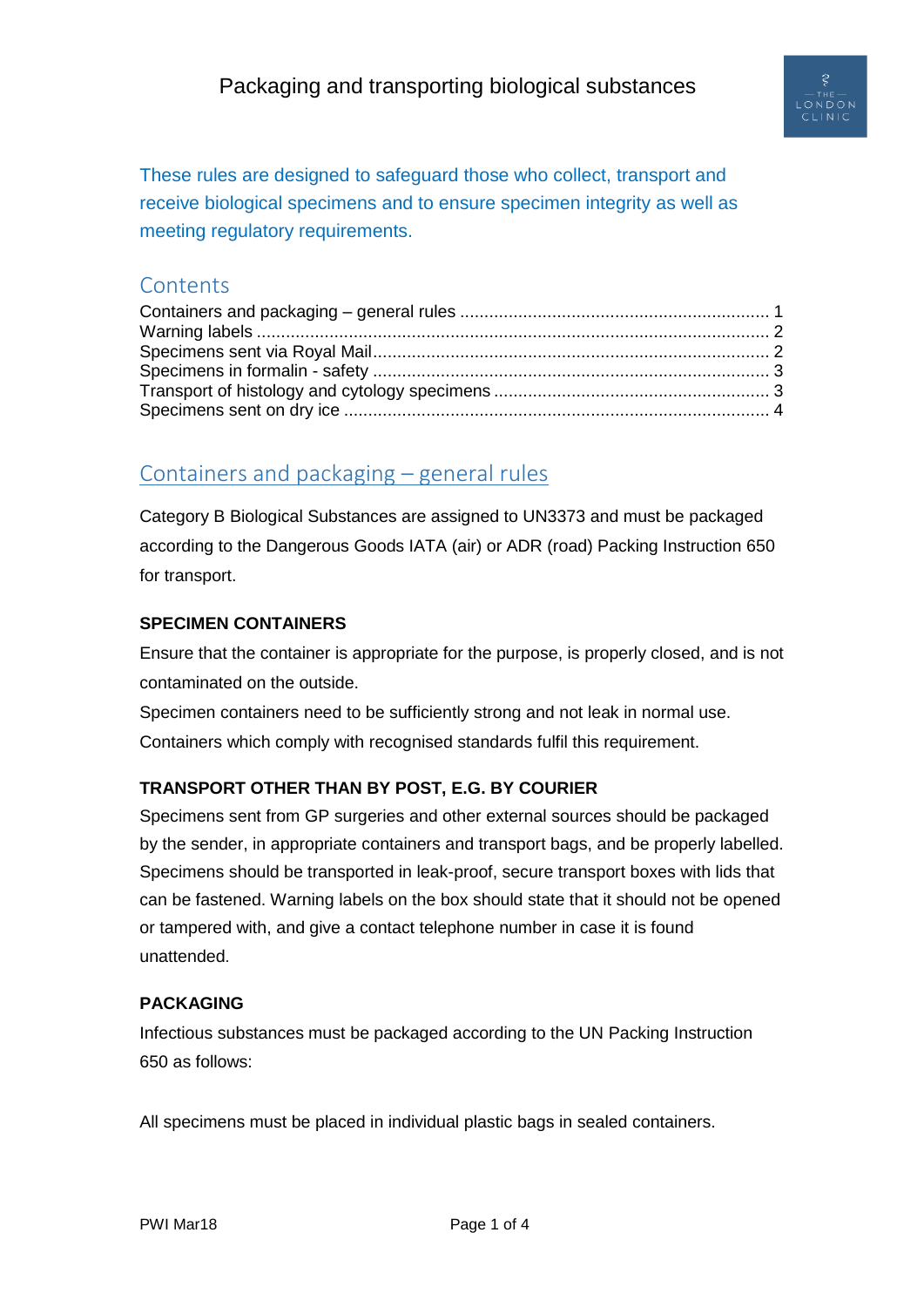# Packaging and transporting biological substances

The plastic bags should be put into a second large transparent, sealable, leak-proof, plastic bag containing absorbent material sufficient to absorb the entire quantity of the liquid present in all the specimen containers (e.g. sufficient paper towels to absorb any leakage).

The large bag should be put into a rigid transport container that is correctly marked and labelled.

The request form should not be placed in the bag with the specimen, nor stapled to the bag. A separate pocket for the request form in the transport bag is suitable for most specimens, but for larger containers the request form can be securely taped or tied to the neck of the sack.

### <span id="page-1-0"></span>Warning labels

"High risk' or 'danger of infection' stickers must be attached to specimens and request forms from patients that pose a known high risk of exposure to agents such as HIV, HBV, HCV, TB, Typhoid, Brucella, CJD. Care must be taken to protect the confidentiality of the patient when these stickers are used.

#### <span id="page-1-1"></span>Specimens sent via Royal Mail

The primary specimen container must be leak-proof and wrapped in sufficient absorbent material to absorb any spillage. The primary container and absorbent material must be placed into a single bag with the request form in the pouch.

The specimen bag should be placed into a suitable rigid container that is correctly marked and labelled. This product must be fully compliant with both Packing Instruction 650 and UN3373 requirements.

Specimens containing hazard group 4 agents must not be sent by post.

#### **LABELLING POSTAL PACKAGES**

Packages containing infectious substances sent by post must be marked with:

1. The sender's name and address.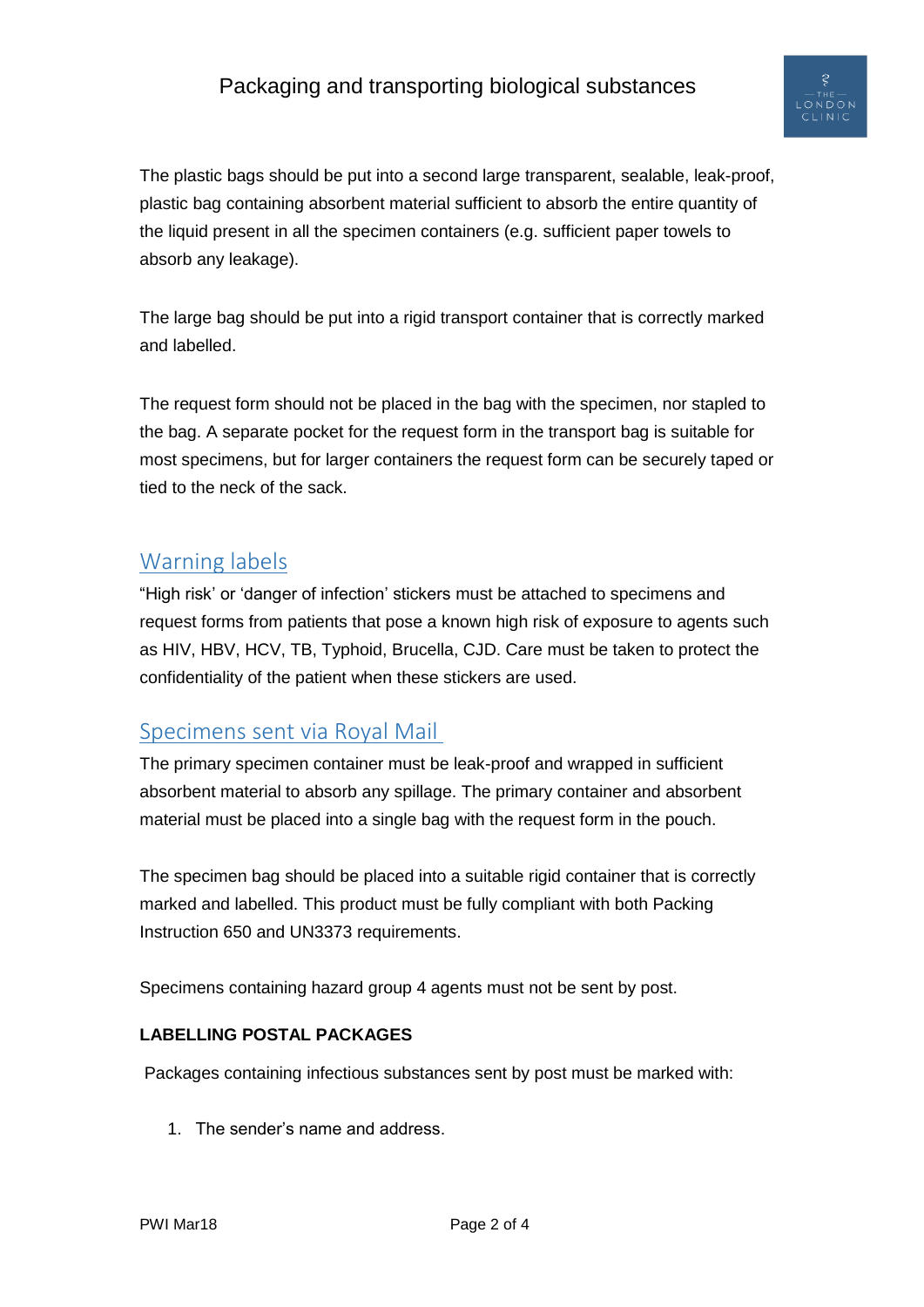

- 2. The telephone number of a responsible person who has knowledge of the shipment.
- 3. The recipient's name and address.
- 4. The appropriate warning label for infectious substances should be used. For example, "Biological Substance, Category B". The label must be at least 6mm high.
- 5. The outer packaging must always be suitably marked and labelled with "UN3373" contained within a diamond shape with minimum dimensions of 50 mm by 50 mm; the width of the line shall be at least 2 mm and the letters and numbers at least 6 mm high.

## <span id="page-2-0"></span>Specimens in formalin - safety

Before formalin is used in the workplace, COSHH risk assessments must be carried out.

Formalin spillage granules must be available wherever formalin is used or stored and staff trained in their use.

Advice on the safe use of formalin may be obtained from the histopathology team on ext. 7045.

## <span id="page-2-1"></span>Transport of histology and cytology specimens

Ensure the cap of the primary container is securely fastened.

Wrap the primary container in absorbent material and place into a plastic specimen bag.

Place the specimen bag into a large plastic bag or cardboard box and place into the transport box. Ensure the specimen pots remains upright in the transport box.

Keep a log of all specimens sent to the laboratory. The patient's name, specimen type and the date and time sent to the laboratory must be recorded, as well as the signature of the person who packaged and sent it.